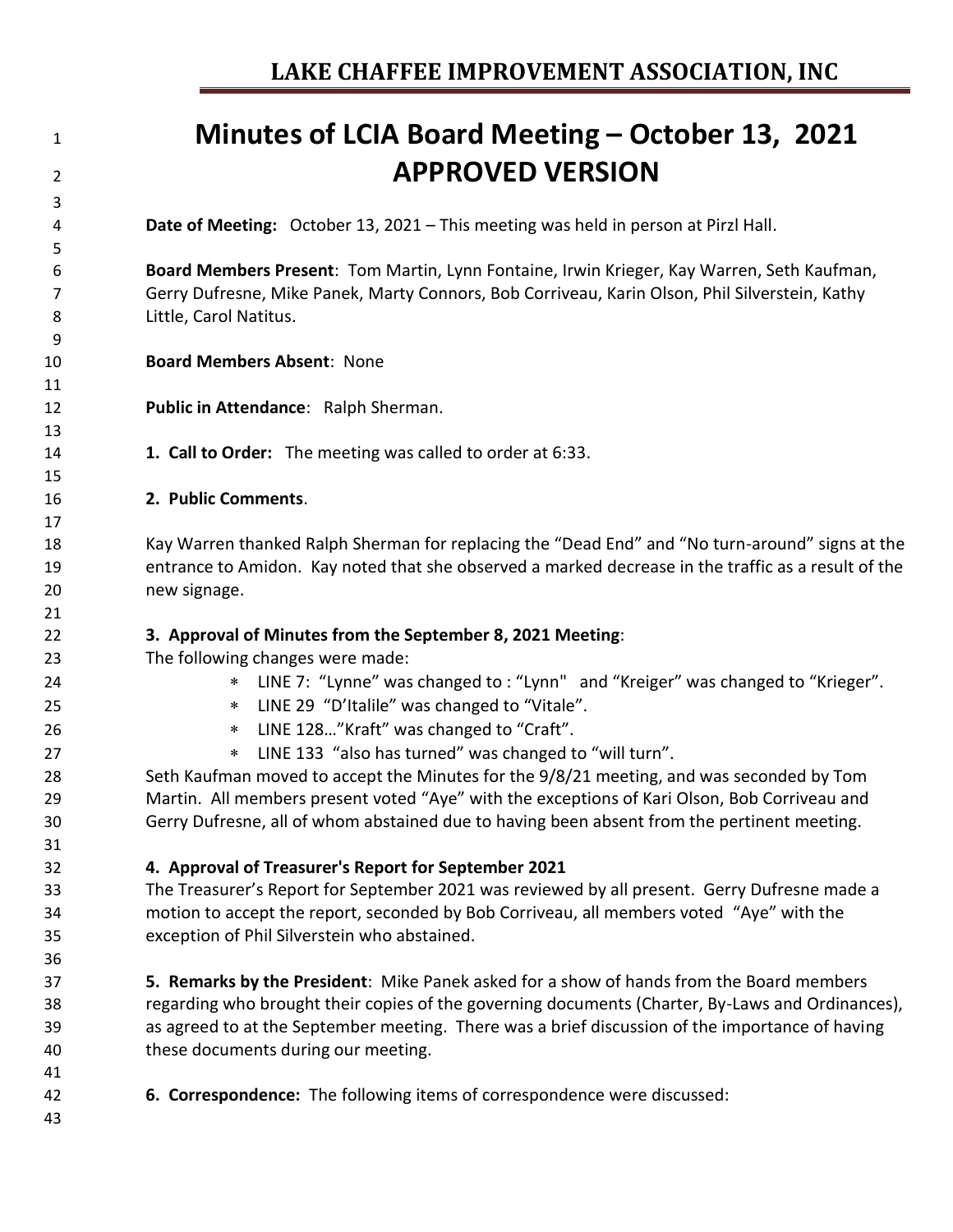| 44       | $\ast$ | A question from Nicole Smiros-resident at 7 Oak Drive - inquired if LCIA required any                                      |
|----------|--------|----------------------------------------------------------------------------------------------------------------------------|
| 45<br>46 |        | notification from residents who wished to rent their properties. Mike referred her to the<br>Town P & Z commission.        |
| 47       | $\ast$ | Lee Whitney inquired regarding plans regarding road repair in the Association. Mike                                        |
|          |        |                                                                                                                            |
| 48       |        | discussed the issues currently under consideration.                                                                        |
| 49       | $\ast$ | From Ralph Sherman – raised the issue of the future of the LCIA website; Mike appraised the                                |
| 50       |        | Board that his present position is that Jacqueline Kennedy's support has been satisfactory,                                |
| 51       |        | and he recommends no changes at the present time.                                                                          |
| 52       | $\ast$ | Lynn Fontaine proposed to use two compact refrigerators to create two Little Free Libraries                                |
| 53       |        | with one to be located at Main Beach, and a second to be located at some undetermined                                      |
| 54       |        | location. There was generally support for Lynn's concept, but some concerns emerged                                        |
| 55       |        | regarding the safety, aesthetics and construction plans. The consensus of the Board was to                                 |
| 56       |        | grant conditional approval for Lynn to proceed with one such library at the Main Beach,                                    |
| 57       |        | using traditional designs and materials. There was general agreement to consider a second                                  |
| 58       |        | location pending agreement on a site, and the success of the first. Gerry moved for a vote                                 |
| 59       |        | on Lynn's proposal, seconded by Lynn. A voice vote was taken, with no 'Nay" votes and no                                   |
| 60       |        | Abstentions. Several members expressed willingness to help Lynn regarding the<br>construction, materials and installation. |
| 61       |        |                                                                                                                            |
| 62       | $\ast$ | A request from Mark Ryan for recommendation for a plumber able to work on Aqua Pump                                        |
| 63       |        | products. No recommendations available.                                                                                    |
| 64       | $\ast$ | To Lynn Lafontaine an inquiry from Mariah Kirby who would like to build a 20 x 30 barn on                                  |
| 65       |        | her property - would like to know if she must get a permit. A permit is required, for                                      |
| 66       |        | building a barn; the permit would not however include farm animals.                                                        |
| 67<br>68 |        |                                                                                                                            |
| 69       |        | 7. Chairperson's Reports:                                                                                                  |
| 70       |        | a. Boat Launch and Boat Dock: (Gerry Dufresne) Boat launch was mowed last Wednesday -                                      |
| 71       |        | dock appears to be in good condition. some branches came down; Gerry will cut them up.                                     |
| 72       |        |                                                                                                                            |
| 73       |        | b. Constable: (Gerry Dufresne) - there was a car break-in last June; no further update on that;                            |
| 74       |        | ATVs are still active.                                                                                                     |
| 75       |        |                                                                                                                            |
| 76       |        | c. Beaches – Main & Mothers: Main – raft and bouys were pulled in. Mother's – large red boat                               |
| 77       |        | and green kayak were still on the beach.                                                                                   |
| 78       |        |                                                                                                                            |
| 79       |        | d. Dam: Payment was sent to Mr. Asimovich for Emergency Report.                                                            |
| 80       |        |                                                                                                                            |
| 81       |        | e. Environmental: Ralph Sherman conducted a second water test off Swing Island, which came                                 |
| 82       |        | in clean within specifications.                                                                                            |
| 83       |        |                                                                                                                            |
| 84       |        | f. Roads: Greg Peck will repair all the roads and clean up before snow sets in.                                            |
| 85       |        |                                                                                                                            |
| 86       |        | An estimate was received from Krukoff for paving approximately 115,000 feet <sup>2</sup>                                   |
| 87       |        | of selected roadway, would cost \$161,000 to prep and pave. There was considerable discussion                              |
| 88       |        | about many concerns, such as the need for improving drainage before putting down pavement.                                 |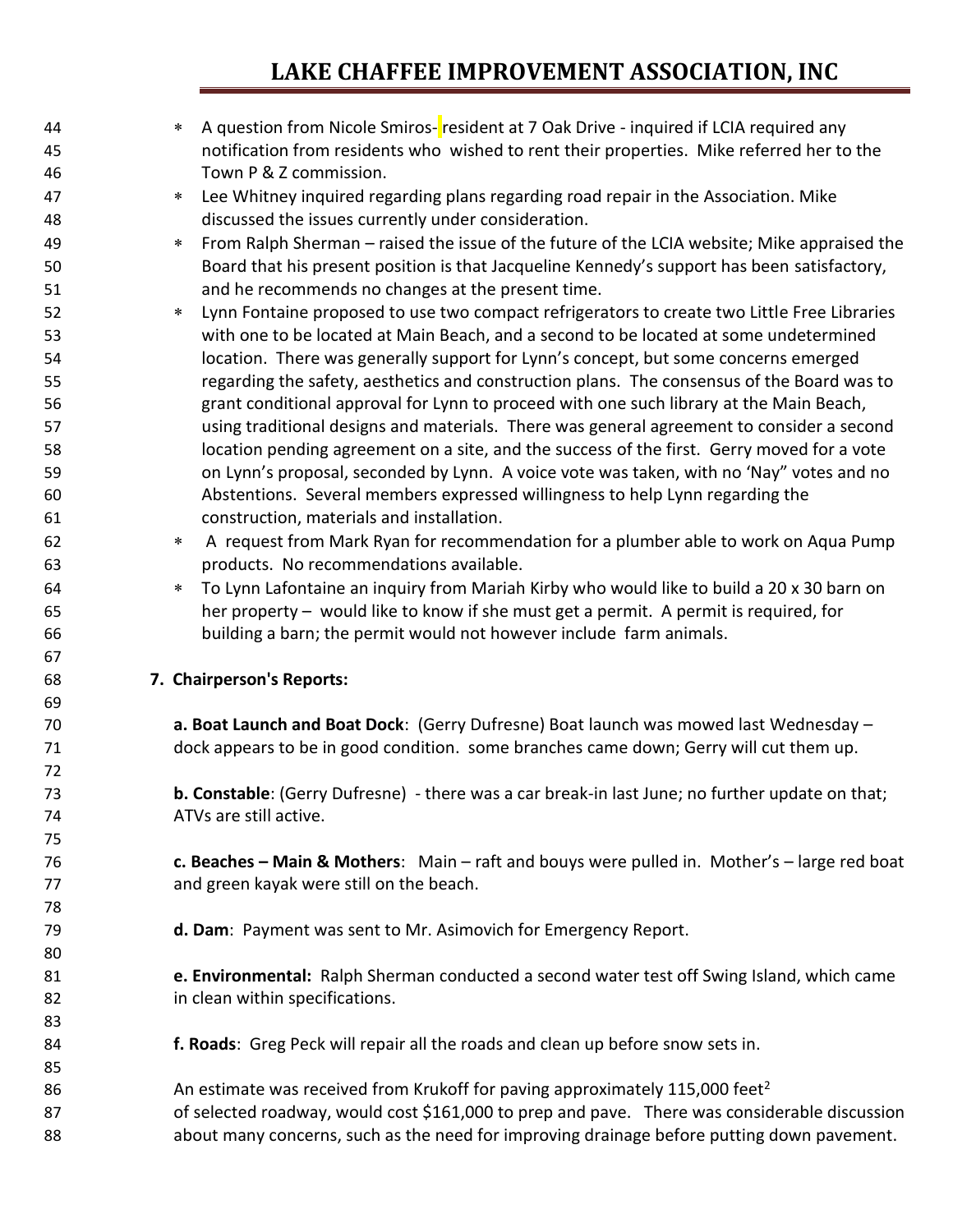| 89  | Mike Panek has directed Phil Silverstein to approach the LCIA's current bank and possibly other      |
|-----|------------------------------------------------------------------------------------------------------|
| 90  | lenders to inquire about possible lending vehicles. Further discussion at next monthly meeting.      |
| 91  |                                                                                                      |
| 92  | g. Fund Raising: The 2021 Tag and Craft sale was held in Pirzl Hall and parking lot on September     |
| 93  | 11. 19 spaces were rented at \$10.00 each, for a total of \$260.00 in vendor income. Donations       |
| 94  | to LCIA from other people were sold for a total of \$124.00. In addition, a total profit of \$129.31 |
| 95  | was received from the sale of LCIA merchandise. The total for September fundraising is               |
| 96  | \$514.00.                                                                                            |
| 97  |                                                                                                      |
| 98  | h. Tax Collection:                                                                                   |
| 99  | No report.                                                                                           |
| 100 |                                                                                                      |
| 101 | i. Hall:                                                                                             |
| 102 | Smoke detectors were going off in unison at the hall on the day of this meeting. It was assumed      |
| 103 | that this was due to expiration of the batteries. Kathy Little took responsibility to replace them.  |
| 104 |                                                                                                      |
| 105 | j. Website:                                                                                          |
| 106 | All postings were up to date and have been entered in a timely fashion. No problems were             |
| 107 | reported.                                                                                            |
| 108 |                                                                                                      |
| 109 | 8. Old Business:                                                                                     |
| 110 | Mike inquired if anyone had attended the recent meeting of the town P&Z meeting. No one<br>$\ast$    |
| 111 | had, so no updates were available.                                                                   |
| 112 | The Board has received two versions of the proposed Fence Ordinance. Mike said that<br>$\ast$        |
| 113 | there will be a special meeting at 6:15 pm on the day of the next regular Board Meeting, to          |
| 114 | discuss the fence ordinance. Discussion of the Fence Ordinance was tabled until that                 |
| 115 | meeting. Mike will send out the proposed versions to everyone.                                       |
| 116 | The round up of geese during their molting period next year (2022) was tabled to a future<br>$\ast$  |
| 117 | meeting.                                                                                             |
| 118 | Tom Martin spoke with State Police regarding towing illegally parked vehicles.<br>∗                  |
| 119 | They recommended White House towing.<br>O                                                            |
| 120 | They confirmed that LCIA does have the authority to tow illegally parked vehicles.<br>$\circ$        |
| 121 | They recommended the following when towing illegally parked vehicles<br>$\circ$                      |
| 122 | we should notify them in advance,                                                                    |
| 123 | We put up a sign regarding the no parking status of a location<br>п                                  |
| 124 | Send a warning letter to everyone regarding the locations and the LCIA's                             |
| 125 | intention to begin towing                                                                            |
| 126 |                                                                                                      |
| 127 | 9. New Business:                                                                                     |
| 128 |                                                                                                      |
| 129 | LCIA received a Home Business permit application from Kathy Little<br>∗                              |
| 130 | One of the lights outside Pirzl Hall is out<br>$\ast$                                                |
| 131 | Tom Martin informed that it has become necessary to fell a tree on his property, and<br>$\ast$       |
| 132 | because of its location, it is likely to fall into the lake. He said that he will remove it if this  |
| 133 | occurs.                                                                                              |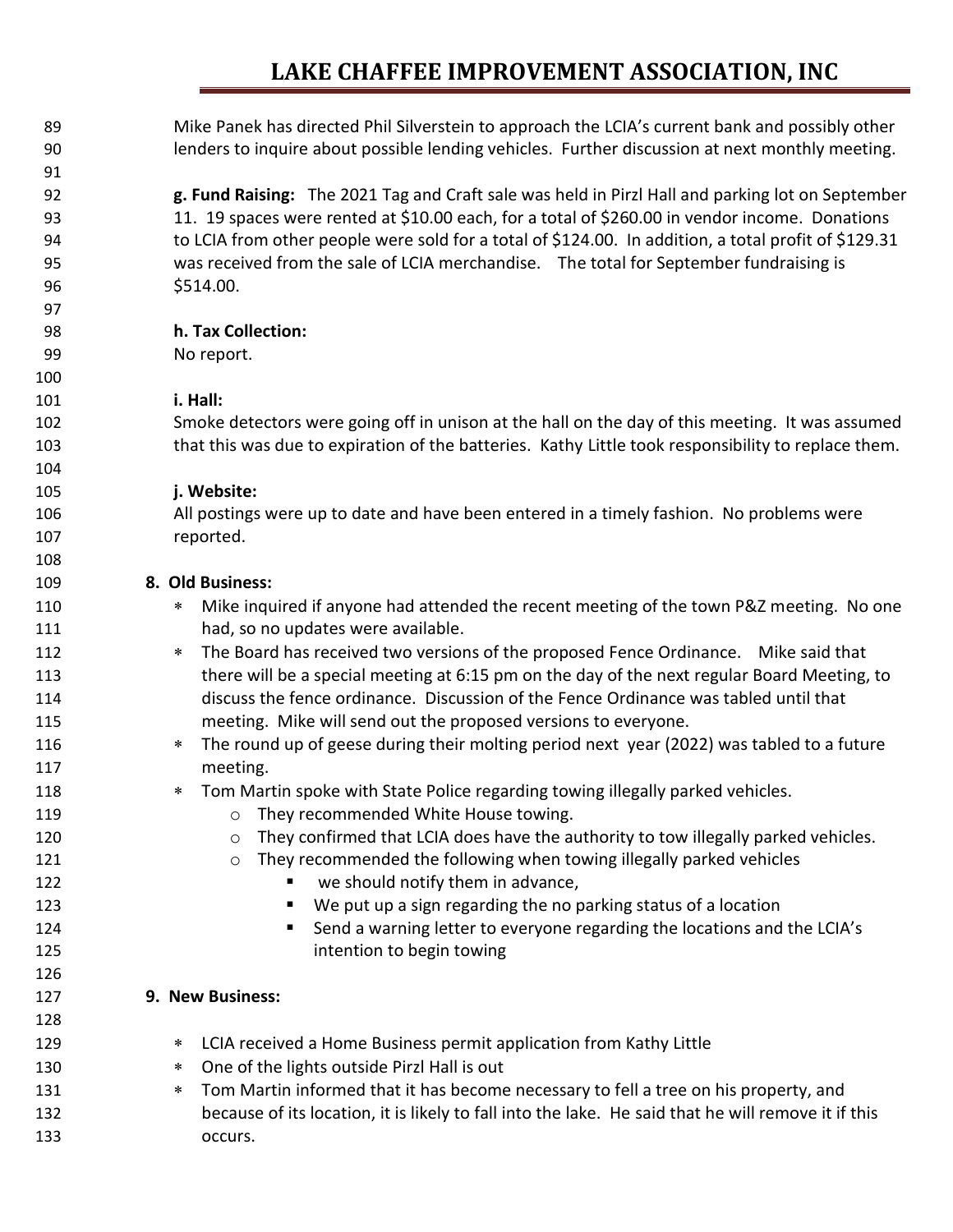Kay Warren informed the Board that a neighbor of hers installed a sidewalk/patio on top of a leech field. She sent a letter to the town. This is within the jurisdiction of Inland Wetlands and the Health Department **Adjournment:** Bob Corriveau moved that the meeting should adjourn at 8:13, seconded by Kathy Little, and was passed unanimously.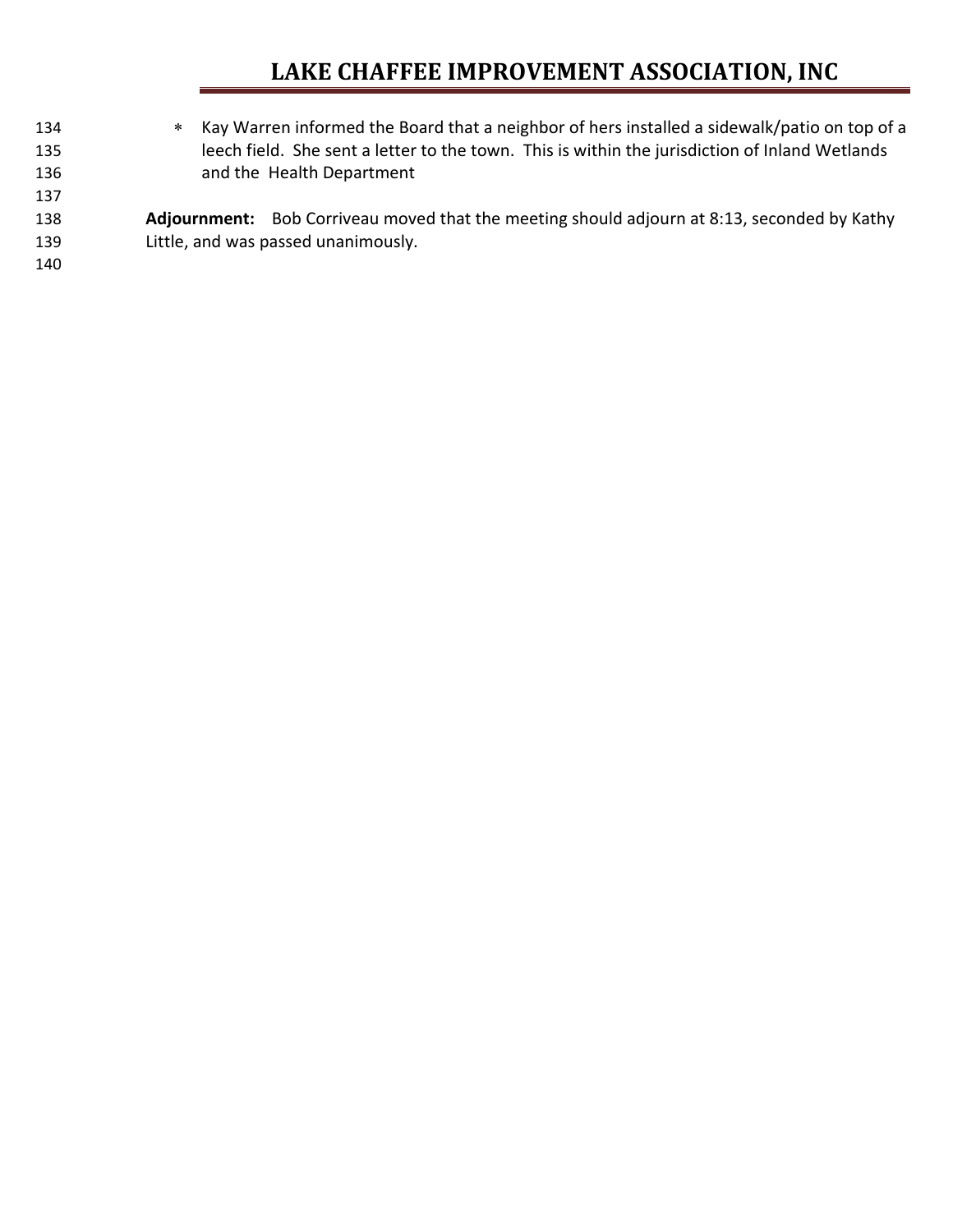| SEPTEMBER 2021 LCIA TREASURER'S REPORT |                       |                                 |                              |                              |             |  |  |  |
|----------------------------------------|-----------------------|---------------------------------|------------------------------|------------------------------|-------------|--|--|--|
|                                        |                       | <b>CURRENT YEAR 2021 - 2022</b> |                              | <b>PREVIOUS YEARS ACTUAL</b> |             |  |  |  |
|                                        | <b>SEPTEMBER 2021</b> | <b>YEAR TO DATE</b>             | <b>BUDGET</b><br>2021 - 2022 | 2020 - 2021                  | 2019 - 2020 |  |  |  |
| <b>INCOME</b>                          |                       |                                 |                              |                              |             |  |  |  |
| <b>Taxes - Current</b>                 | \$212.00              | \$212.00                        | \$53,192.00                  | \$42,359.47                  | \$35,452.11 |  |  |  |
| Past Tax + Interest + Fees             | \$680.20              | \$680.20                        | \$4,000.00                   | \$16,629.99                  | \$7,845.96  |  |  |  |
| Donations                              |                       | \$0.00                          |                              | \$1,804.16                   | \$2,023.18  |  |  |  |
| <b>LCIA Hall Rental</b>                |                       | \$0.00                          |                              | \$0.00                       | \$525.00    |  |  |  |
| Fundraising                            | \$245.00              | \$245.00                        | \$2,500.00                   | \$240.00                     | \$784.00    |  |  |  |
| Website + Newsletter                   |                       | \$0.00                          |                              | \$0.00                       | \$0.00      |  |  |  |
| Int. + Other LCIA Accts                | \$7.29                | \$7.29                          |                              | \$47.51                      | \$30.52     |  |  |  |
| Other                                  |                       | \$0.00                          |                              | \$0.00                       | \$25.00     |  |  |  |
| From Other LCIA Accounts               |                       | \$0.00                          |                              | \$0.00                       | \$0.00      |  |  |  |
| <b>INCOME Totals</b>                   | \$1,144.49            | \$1,144.49                      | \$59,692.00                  | \$61,081.13                  | \$46,685.77 |  |  |  |
| <b>EXPENSE</b>                         |                       |                                 |                              |                              |             |  |  |  |
| Hall Maintenance                       |                       | \$439.00                        | \$1,000.00                   | \$410.00                     | \$350.00    |  |  |  |
| Hall Utilities (Elec + Heat)           | \$104.99              | \$260.77                        | \$2,400.00                   | \$1,943.57                   | \$2,449.13  |  |  |  |
| Office Expense                         |                       | \$0.00                          | \$200.00                     | \$45.75                      | \$62.00     |  |  |  |
| Bookkeeping Service                    | \$500.00              | \$500.00                        | \$3,600.00                   | \$2,600.00                   | \$0.00      |  |  |  |
| Mail / Postage                         |                       | \$0.00                          | \$300.00                     | \$257.50                     | \$186.00    |  |  |  |
| Road: Repair (Pave + Brush)            |                       | \$2,002.31                      | \$7,500.00                   | \$1,002.99                   | \$13,188.83 |  |  |  |
| Road: Snow Plow + Sand                 |                       | \$0.00                          | \$14,000.00                  | \$10,675.00                  | \$6,750.00  |  |  |  |
| Insurance                              |                       | \$0.00                          | \$11,750.00                  | \$10,335.40                  | \$9,977.60  |  |  |  |
| Legal Costs + Fees                     |                       | \$0.00                          | \$500.00                     | \$10.00                      | \$65.00     |  |  |  |
| <b>Beach Maint + Recreation</b>        |                       | \$0.00                          | \$1,500.00                   | \$1,200.00                   | \$0.00      |  |  |  |
| Landscaping                            | \$200.00              | \$200.00                        | \$3,000.00                   | \$900.00                     | \$2,100.00  |  |  |  |
| Lake Maintenance / H20 Testing         | \$2,740.00            | \$2,845.00                      | \$2,400.00                   | \$1,358.65                   | \$105.00    |  |  |  |
| To Other LCIA Accts                    |                       | \$0.00                          | \$0.00                       | \$0.00                       | \$0.00      |  |  |  |
| Website + Newsletter                   |                       | \$0.00                          | \$500.00                     | \$64.08                      | \$44.00     |  |  |  |
| Miscellaneous Expense                  |                       | \$0.00                          | \$500.00                     | \$0.00                       | \$700.00    |  |  |  |
| Lake Dam Acct Funding                  |                       | \$0.00                          | \$500.00                     | \$500.00                     | \$500.00    |  |  |  |
| Road Improvement Fund                  |                       | \$0.00                          | \$5,000.00                   | \$5,000.00                   | \$0.00      |  |  |  |
| Septic Replacement Fund                |                       | \$0.00                          | \$5,000.00                   | \$5,000.00                   | \$5,000.00  |  |  |  |
| <b>EXPENSE Totals</b>                  | \$3,544.99            | \$6,247.08                      | \$59,650.00                  | \$41,302.94                  | \$41,477.56 |  |  |  |

| 8600 General Fund Balance            |  |           | <b>Other LCIA Bank Accounts</b>             |                    |  |           |  |
|--------------------------------------|--|-----------|---------------------------------------------|--------------------|--|-----------|--|
| August 1, 2021 Starting Balance      |  |           | 38,421.03 0220 - Lake & Dam Maint Svg Acct  |                    |  | 4,410.59  |  |
| <b>Total Month Income</b>            |  |           | 1.144.49 6720 - LCIA Misc Savings Acct      |                    |  | 19,878.46 |  |
| <b>Total Month Expense</b>           |  |           | (3,544.99) 8960 - LCIA Special Use Ckg Acct |                    |  | 17,343.84 |  |
| Balance (thru September 30, 2021) \$ |  | 36,020.53 |                                             | Total <sub>S</sub> |  | 41,632.89 |  |